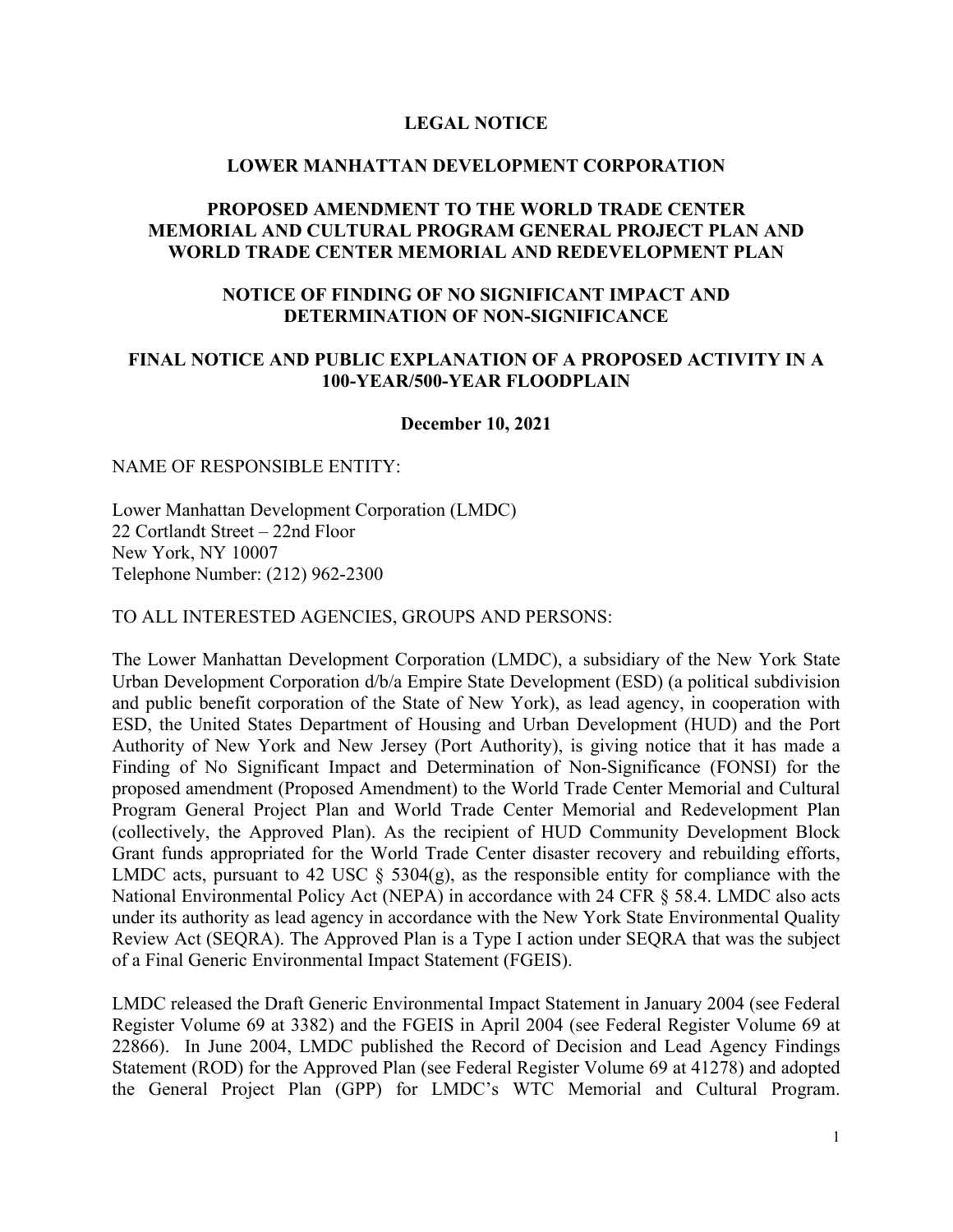Implementation of the Approved Plan began with a formal groundbreaking for the new 1 World Trade Center (Tower 1) on July 4, 2004. Since that time, there have been a number of adjustments, refinements, and amendments made to the Approved Plan.

Located in Lower Manhattan, the World Trade Center campus was expanded in 2004 pursuant to the World Trade Center Act to include the Southern Site south of Liberty Street (the WTC Site). The original WTC campus is bounded by Route 9A and Vesey, Church, and Liberty Streets. The Southern Site is immediately to the south, generally bounded by Liberty, Greenwich, Albany, Washington and Cedar Streets and Route 9A. The Southern Site includes those properties formerly known as 130 Liberty Street, 140 Liberty Street, and 155 Cedar Street. Also included in the Southern Site are Washington Street from the southern side of Cedar Street to the southern side of Liberty Street; Greenwich Street from the southern side of Liberty Street to the southern side of Cedar Street; and Cedar Street from the eastern side of Route 9A to the eastern side of Washington Street (including certain subsurface areas extending 50'5" south of Cedar Street).

The Approved Plan provides that a tower consisting of commercial office space and retail (Tower 5) would occupy the development site bounded by Washington Street, Albany Street, Greenwich Street, and Liberty Park (the Development Site). The larger project site (Project Site), on which the Development Site is located, is the area generally bounded by Liberty, Greenwich, Albany, Washington and Cedar Streets and Route 9A.

The Proposed Amendment would modify the Approved Plan to expand the uses permitted in Tower 5 to include the option of the development of a mixed-use tower with residential, fitness, and community facility uses, in addition to the commercial office and retail uses currently authorized on the Development Site. The Proposed Amendment also provides that if a mixed-use building is to be constructed on the Development Site, it is expected that ESD would own the Development Site and enter into a long-term lease to a private developer.

# **NOTICE OF FINDING OF NO SIGNIFICANT IMPACT AND DETERMINATION OF NON-SIGNIFICANCE**

An EA for the Proposed Amendment has been prepared pursuant to NEPA and SEQRA and their implementing regulations by LMDC, as lead agency, in cooperation with ESD, HUD and the Port Authority. The EA considers the environmental effects of the Proposed Amendment with respect to the findings presented in the ROD for the Approved Plan.

Potential impacts during the construction and operational phase of the project were analyzed in the following areas: land use, urban design, historic resources, open space, shadows, community facilities; socioeconomic conditions, neighborhood character, hazardous materials, water and sewer infrastructure and solid waste services, transportation, air quality, climate change, noise, coastal zone, natural resources, environmental justice, public health, construction and cumulative impacts. The Proposed Amendment would have no potential to affect conclusions and analysis of the FGEIS and ROD during the construction or operational phase.

Based on the EA, LMDC has determined that the Proposed Amendment will not have a significant impact on the quality of the human environment, or a significant adverse environmental impact not already analyzed and disclosed in the FGEIS for the Approved Plan. Therefore, a supplemental environmental impact statement is not required under NEPA or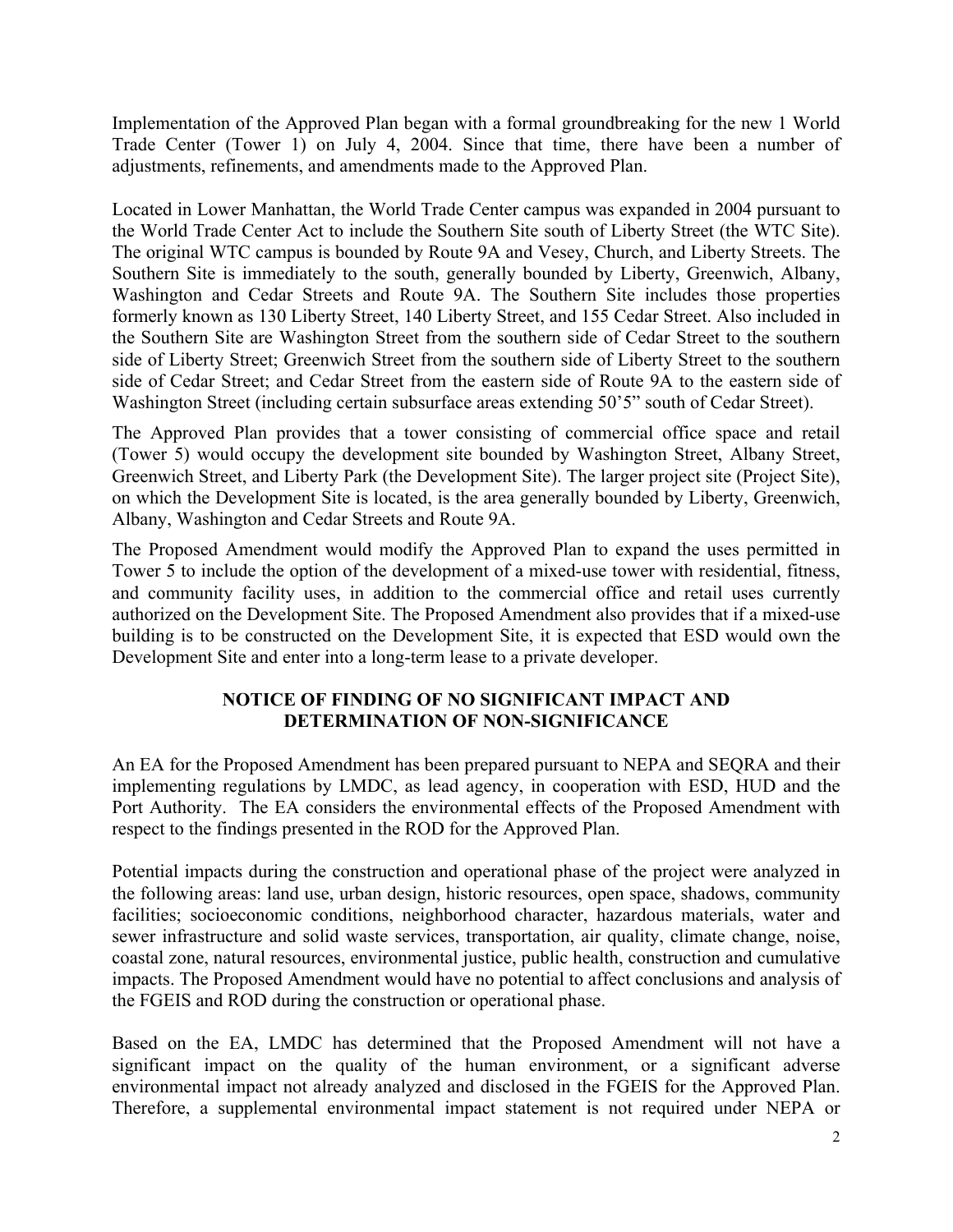SEQRA and will not be undertaken. A full statement of the reasons supporting this determination is set forth in the EA.

The Proposed Amendment is also the subject of a separate public notice, filing and distribution and a public hearing to be held by LMDC and ESD pursuant to Section 16 of the Urban Development Corporation Act (Chapter 174, Section 1, Laws of 1968, as amended; the UDC Act) on Wednesday, January 12, 2022 from 5 p.m. until 8 p.m. The public hearing will be conducted as a virtual hearing utilizing the Zoom video communications and teleconferencing platform. The meeting link is <https://us02web.zoom.us/meeting/register/tZMlceuorz0tHNVYDvrIvkdjpyaUzSY9mG31>, or can be joined by telephone at (646) 558-6338, using meeting ID 878 6201 6761. Detailed instructions for participation in the virtual Public Hearing can be downloaded at esd.ny.gov/WTCSite5.

## **FINAL NOTICE AND PUBLIC EXPLANATION OF A PROPOSED ACTIVITY IN A 100-YEAR/500-YEAR FLOODPLAIN**

LMDC is providing final notice and a public explanation of a proposed activity in a 100-year and 500-year floodplain pursuant to Section 2(a)(4) of Executive Order 11988 for Floodplain Management and 24 CFR § 55.20(b) regulations of HUD concerning financial assistance for activities that are within and/or affect a floodplain, as grantee of U.S. Department of Housing and Urban Development Community Development Block Grants No. B-02-DW-36-001 and B-02-DW-36-002.

The Development Site is approximately 33,000 square feet, with approximately 75% of the Development Site located within the 100-year floodplain and the remaining approximately 25% solely within the 500-year floodplain.

There are three primary purposes for this notice. First, people who may be affected by activities in floodplains and those who have an interest in the protection of the natural environment should be given an opportunity to express their concerns and provide information about these areas. Second, an adequate public notice program can be an important public educational tool. The dissemination of information about floodplains can facilitate and enhance Federal efforts to reduce the risks associated with the occupancy and modification of these special areas. Third, as a matter of fairness, when the Federal government determines it will participate in actions taking place in floodplains, it must inform those who may be put at greater or continued risk.

The "no action" alternative (No Action Alternative), i.e. the Approved Plan, provides that a tower consisting of commercial office space and retail would occupy the Development Site. The Proposed Amendment would expand the uses permitted in Tower 5 by also allowing residential use and community facilities, and contemplates transfer of the Development Site to ESD for long-term lease to a proposed developer of Tower 5. The Development Site is the former location of the damaged Deutsche Bank building, built in 1974, which was severely damaged by the events of September 11, 2001, and which was decontaminated and deconstructed in 2011. A portion of the site is now a temporary public plaza area. To the north of the public plaza, the Development Site is currently occupied by construction trailers containing the Port Authority Police Department World Trade Center Command Center.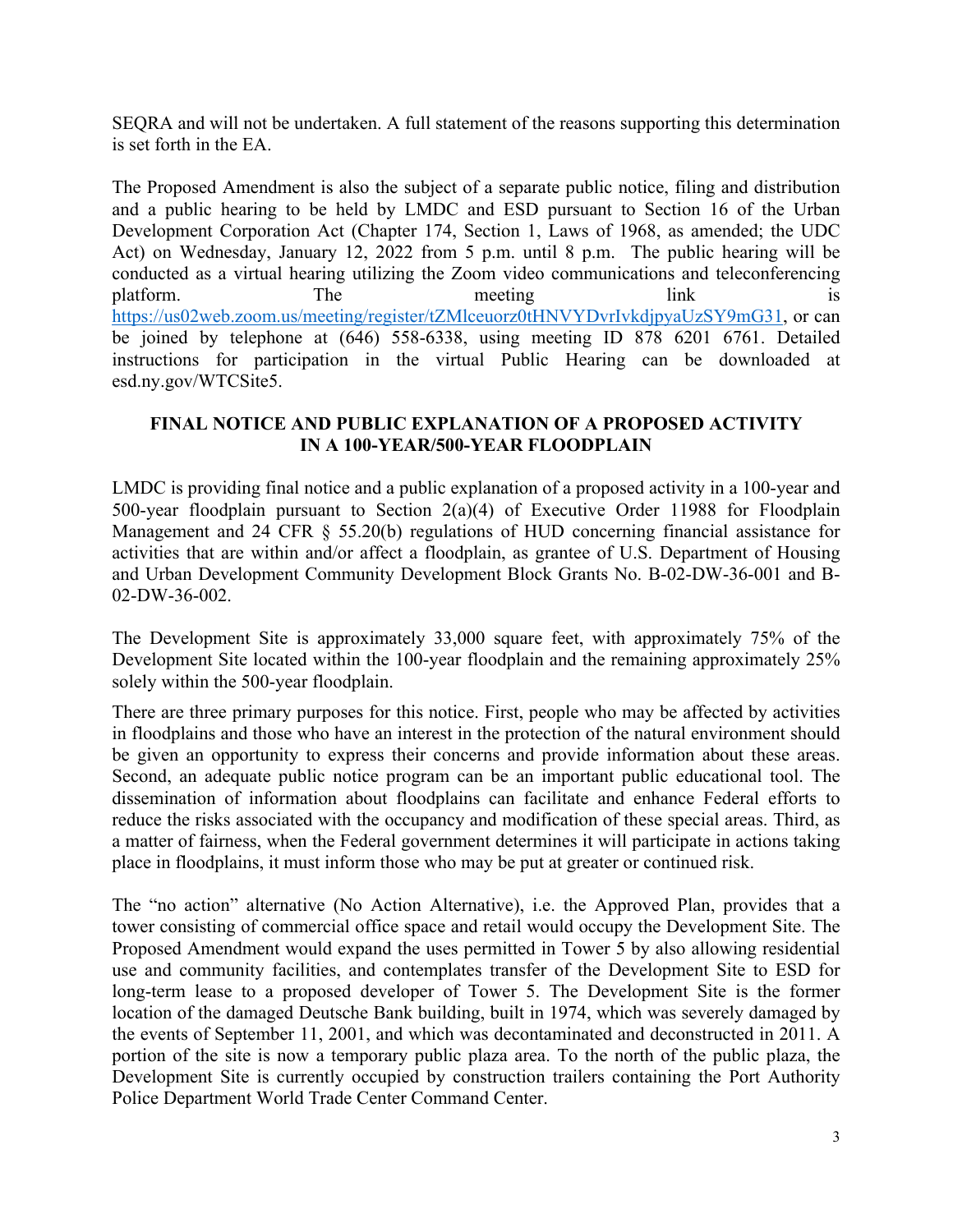Development of Site 5 under the Proposed Amendment, like the No Action Alternative, would occur within a previously developed site with existing foundation structures. Therefore, the Proposed Amendment would not result in any new significant adverse impacts to flood levels, flood risk, or the flow of floodwater within the Project Site or the surrounding area.

LMDC has considered the following measures to minimize adverse impacts and to restore and preserve natural and beneficial values. The Proposed Amendment would increase the number of allowable residential units as compared with the No Action Alternative. These residential units would be located in the upper floors, beginning with approximately the tenth floor and would remain above the one percent annual chance flood level (i.e. the 100-year flood) throughout the life of the project under any scenario of sea level rise as predicted by the New York City Panel on Climate Change (NPCC). The ground floor would be located at design flood elevation of +13 feet North American Vertical Datum of 1988 (NAVD88). This adds two feet of freeboard as required by Local Law 43 of 2021, effective April 18, 2022. Under the Proposed Amendment, Tower 5 would be constructed in accordance with the Flood Resistant Construction requirements of Appendix G of the New York City Building Code and could incorporate additional measures to minimize losses due to flooding in the future with sea level rise. The cellar will be dry floodproofed. Examples of ground floor flood damage reduction measures include insulated flood vents providing wet floodproofing at residential exit stairs (and loading dock doors if the dock is conditioned space); loading dock doors with open lattice to provide wet floodproofing if the dock is unconditioned space; flood-resistant storefront glazing and removable flood barriers to provide dry floodproofing at the community facility entrance. If the flood elevation increases in the future, Tower 5 could be retrofitted with additional flood protection features (e.g., internal flood barriers, temporary stairs, etc.). Specific measures would be determined at a later date.

Like the No Action Alternative, the Proposed Amendment would not aggravate the current hazards to other floodplains or disrupt floodplain values. Unlike the No Action Alternative, however, the Proposed Amendment would contribute to advancing the policy goals of developing Lower Manhattan as a viable, full-service community with an appropriate balance between commercial and residential development by providing additional residential units. It would advance the goals of Housing New York to build or preserve affordable housing.

LMDC has evaluated the Proposed Amendment and determined that the project is still practicable in light of its exposure to flood hazards in the floodplain. There are no alternatives that do not involve the development of the Development Site that would achieve the goals of the Approved Plan. Like the No Action Alternative, the Proposed Amendment would not aggravate the current hazards to other floodplains or disrupt floodplain values. Unlike the No Action Alternative, however, the Proposed Amendment would contribute to advancing the policy goals of developing Lower Manhattan as a viable, full-service community with an appropriate balance between commercial and residential development by providing additional residential units. It would advance the goals of Housing New York to build or preserve affordable housing.

## **AVAILABILITY OF PROPOSED AMENDMENT, EA AND NOTICES**

The Proposed Amendment, EA for the Proposed Amendment, FONSI, and Final Floodplain Notice are available on LMDC's website: [http://renewnyc.com](http://renewnyc.com/). Copies are also on file at LMDC